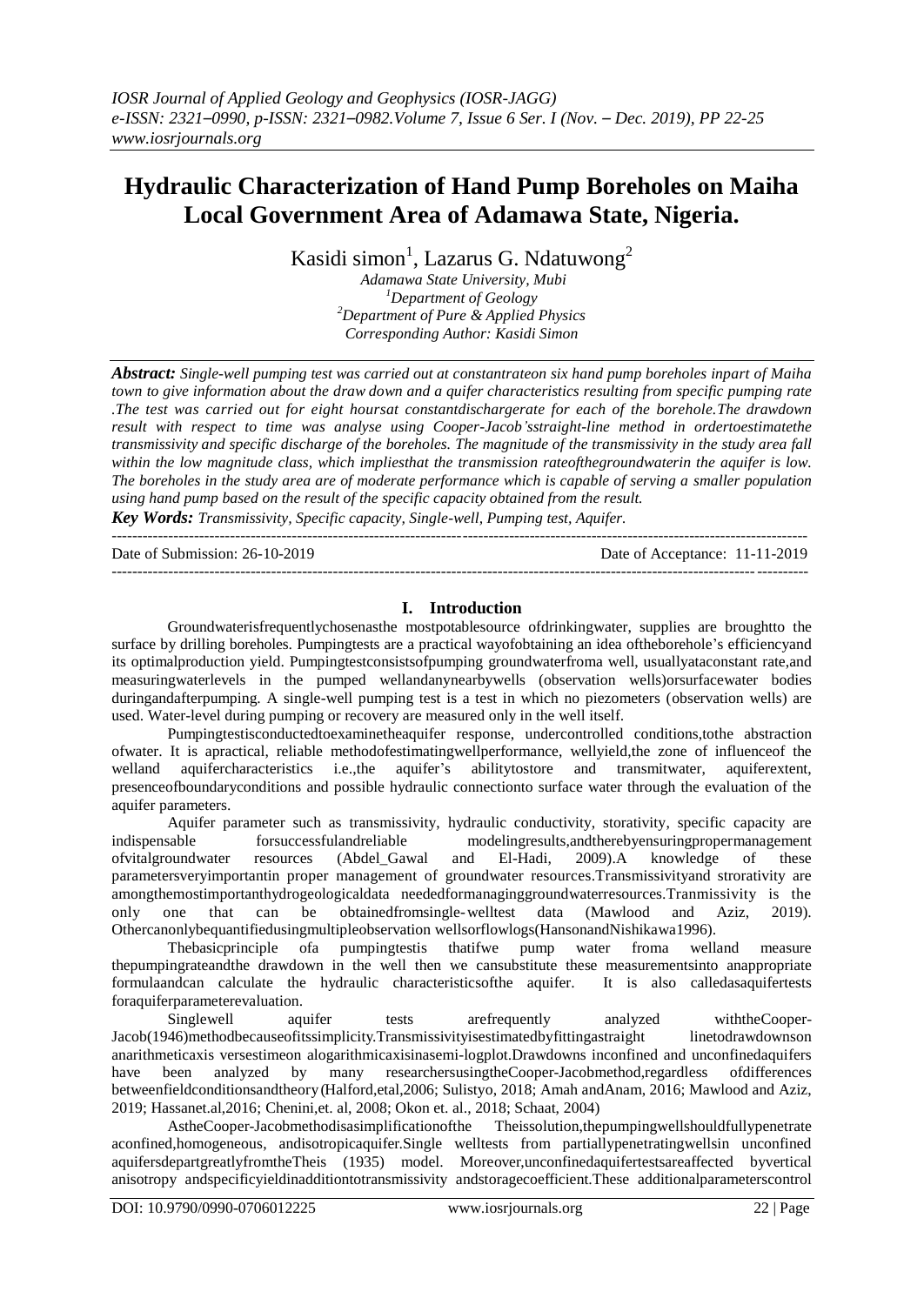verticalgradients thatarecreatedby partialpenetrationanddrainagefromthe water table.Likewise,leakage fromadjacentconfiningbedsalsocould affecttransmissivityestimates,which likelywillbeoverestimatedby theCooper-Jacobmethod (Halford,etal,2006).

#### **STUDY AREA**

Thesix (6) boreholes boreholes usedforthestudy are located in Maiha town the head quarter of Maiha Local Government Area of Adamawa State. It is situated in crystalline basement rock of the North-Eastern Nigeria. Theboreholes locations are shown in Table 1.

| <b>Table 1:</b> Location of the boreholes |                |                        |                        |               |  |  |  |
|-------------------------------------------|----------------|------------------------|------------------------|---------------|--|--|--|
| Borehole location                         | Borehole label | Latitude               | Longitude              | Elevation (m) |  |  |  |
| Vokuna                                    | M1             | $10^{\circ}$ 07' 52.3" | $13^{\circ} 10' 12.1"$ | 553           |  |  |  |
| Nguli                                     | M <sub>2</sub> | $10^{\circ}$ 03' 53.3" | $13^{\circ}$ 11' 50.1" | 558           |  |  |  |
| Magara                                    | M <sub>3</sub> | $10^{\circ}$ 00' 27.4" | 13° 08′ 33.4″          | 536           |  |  |  |
| Holmare                                   | M4             | $10^{\circ}$ 03' 48.7" | $13^{\circ}$ 10' 47.7" | 569           |  |  |  |
| Maiha Central                             | M5             | $10^{\circ}$ 03' 07.9" | $13^{\circ}$ 01' 03.4" | 563           |  |  |  |
| Yadafa                                    | М6             | $10^{\circ}$ 12' 42.6" | 13° 10' 46.4"          | 552           |  |  |  |

#### **METHODOLOGY**

Data from the pumping test were collated and analysed to determine the following hydraulic parameters; Transmissivity and Storage coefficient.

According toCooper–JacobMethodin Todd,1980 avalue of transmissivity(T) is governedby;

$$
T = \frac{2.30Q}{4\pi\Delta S}
$$

WhereQ ispumping rate, ΔSis drawdown difference per log cycle.

Transmissivity (T)isestimatedbyfittingastraight linetodrawdownson anarithmeticaxis versustimeon alogarithmicaxisinasemi-logplot.

Specific discharge iscalculatedbydividing pumping rateover finaldrawdown(Q/S).

### **II. Result And Discussion**

The well in the study area were pumped for 480minutes at constant rate until drawdown was stabilized. The result of well properties from the pumping test which include pumping rate, stable water level (SWL) and final drawdown are presented on Table 2.

The drawdown were measured at different time interval. The data were then fitted to a semi logarithm graph excluding the data which does not satisfy the condition of Jacob Cooper approximation (see figure 1).



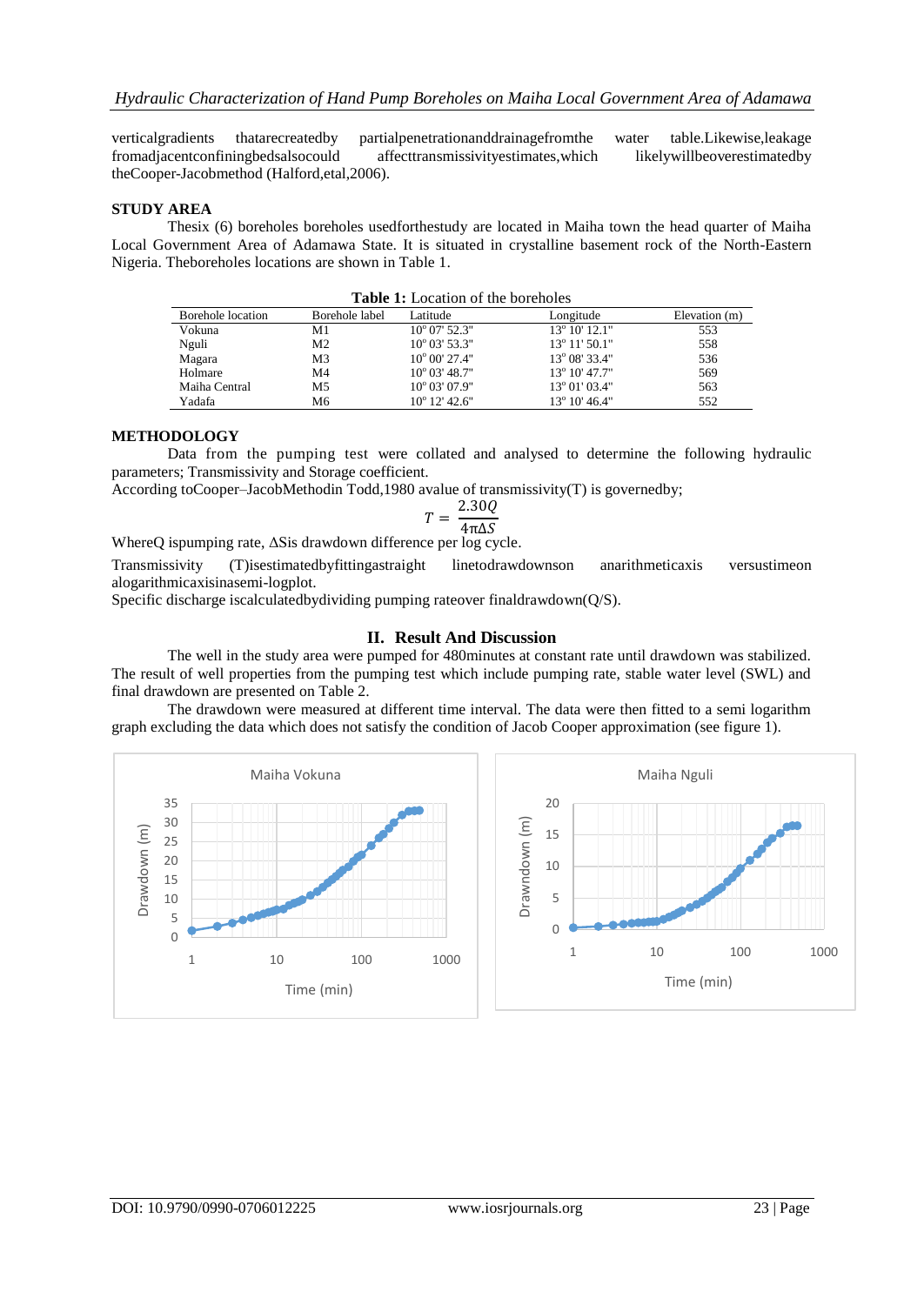

*Hydraulic Characterization of Hand Pump Boreholes on Maiha Local Government Area of Adamawa* 

**Figure 1:** Drawdown vs. pumping duration of the six boreholes

The drawdown per logarithm cycle i.e the drawdown between 10 and 100minutes of pumping along with final drawndown values were obtained for each well and presented in Table 2.

| $\sim$ 0.000 $\sim$ 0.000 0.000 0.000 0.000 0.000 0.000 0.000 0.000 0.000 0.000 0.000 0.000 0.000 0.000 0.000 0.000 0.000 0.000 0.000 0.000 0.000 0.000 0.000 0.000 0.000 0.000 0.000 0.000 0.000 0.000 0.000 0.000 0.000 0.000 0<br>and boothic capacity<br>$01 \times 001$ |                |              |              |                 |                |  |  |  |
|------------------------------------------------------------------------------------------------------------------------------------------------------------------------------------------------------------------------------------------------------------------------------|----------------|--------------|--------------|-----------------|----------------|--|--|--|
| Borehole label                                                                                                                                                                                                                                                               | $\Delta S$ (m) | $Q(m^3/day)$ | $T(m^2/day)$ | Final draw down | Sc $(m^3/day)$ |  |  |  |
|                                                                                                                                                                                                                                                                              |                |              |              | (m)             |                |  |  |  |
| M1                                                                                                                                                                                                                                                                           | 13.64          | 57.84        | 7.76E-01     | 33.2            | $1.74E + 00$   |  |  |  |
| M <sub>2</sub>                                                                                                                                                                                                                                                               | 7.32           | 90.72        | $2.27E + 00$ | 16.5            | $5.50E + 00$   |  |  |  |
| M <sub>3</sub>                                                                                                                                                                                                                                                               | 14.5           | 34.56        | 4.36E-01     | 32              | $1.08E + 00$   |  |  |  |
| M <sub>4</sub>                                                                                                                                                                                                                                                               | 9.9            | 46.66        | 8.63E-01     | 23              | $2.03E + 00$   |  |  |  |
| M5                                                                                                                                                                                                                                                                           | 11.62          | 39.74        | 6.26E-01     | 29              | $1.37E + 00$   |  |  |  |
| M <sub>6</sub>                                                                                                                                                                                                                                                               | 15.56          | 28.51        | 3.35E-01     | 42              | 6.79E-01       |  |  |  |

**Table 2:** Result of transmissivity and specific capacity of the boreholes

The transmissivityvalues recorded in the study area ranges  $^{2}$ /dayto 2.27m<sup>2</sup>/daywithaverageof8.84x10<sup>-1</sup>m<sup>2</sup>/day(Table 2). The values indicates therate offlowofgroundwaterundera unithydraulic gradientthrough an aquiferof unitwidth andunitthickness. Itisthemeasureofthe<br>amountofwaterthatcanbetransmitted horizontallythroughaunitwidthby afullsaturatedthicknessof horizontallythroughaunitwidthby afullsaturated thickness of theaquiferunderahydraulicgradient.Accordingtotheclassification of transmissivitymagnitude(Krasny,1993),the transmissivity magnitude of the study area fall within the low magnitude class, which impliesthat the transmission rateofthegroundwaterin the aquifer is low.

The Specificcapacity ratio (Sc) of all the boreholes ranges from 1.08 to 6.79 m<sup>3</sup>/day/m in the study area. It refers to whether the well provides adequate water supply. According to Ishakuet. al, (2009) classification of specific capacity of wells in basement aquifers, the boreholes in the study area are of moderate performance which is capable of serving a smaller population using hand pump.